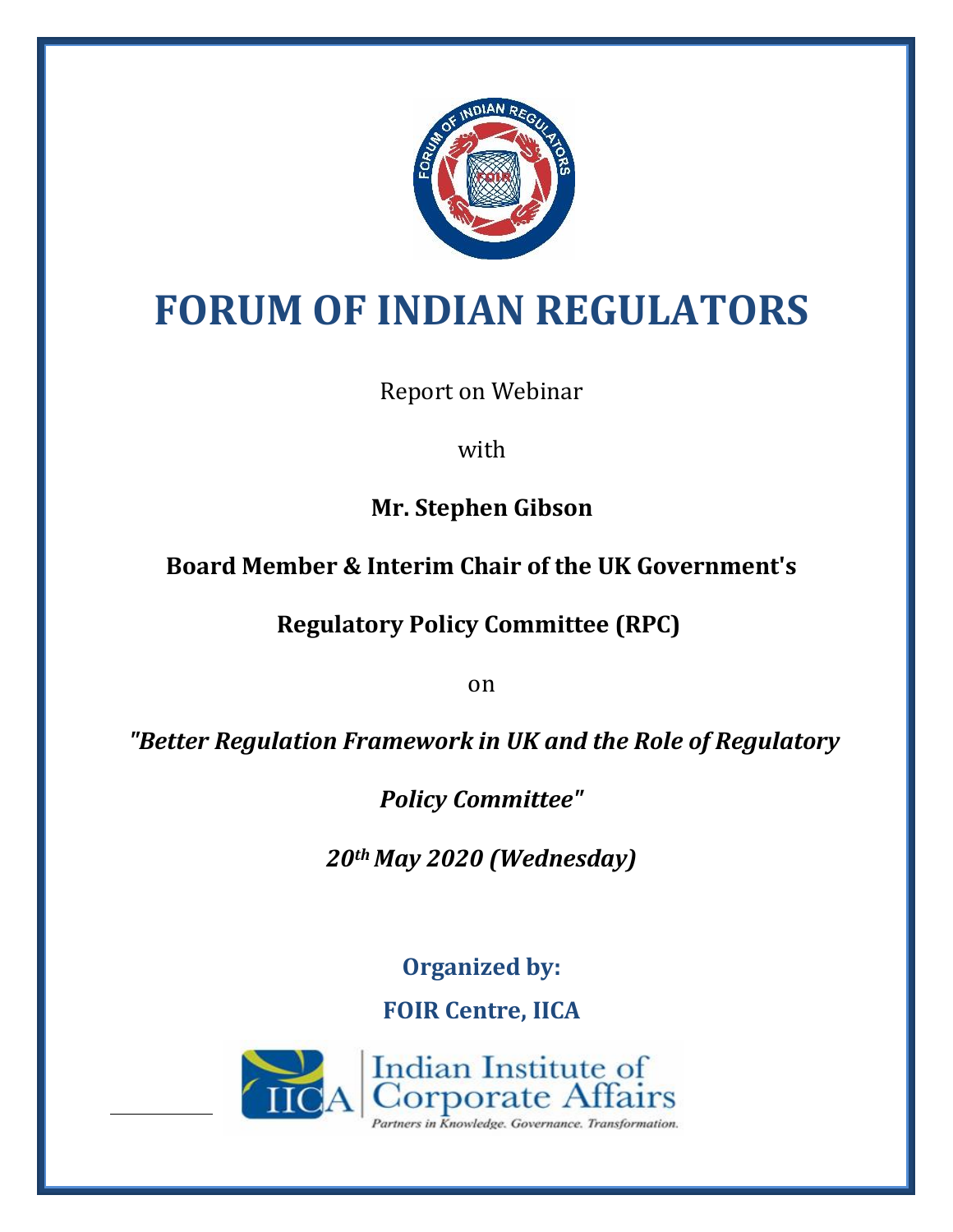**Program title:** Webinar with Mr. Stephen Gibson, Board Member and Interim Chair of UK Government's Regulatory Policy Committee (RPC) on *"Better Regulation Framework in UK and the Role of Regulatory Policy Committee"*

### **Program Date & Time:**

20th May 2020 (Wednesday) 2:00 – 3:00pm (IST)

**Mode of Delivery:** Online via Blackboard (LMS)

#### **Speaker Profile:**

### **Mr. Stephen Gibson**

*Board Member and Interim Chair of the UK Government's Regulatory Policy Committee*

Stephen is a recognized expert in regulation and competition economics and public policy making, with over twenty-five years' experience. He is the director of SLG Economics Ltd and Board Member and Interim Chair of the UK Government's Regulatory Policy



Committee (RPC) which rates the quality of evidence and analysis used by departments and regulators in their assessments of economic impact on businesses, voluntary and community bodies from regulatory interventions.

Stephen has been appointed to the CAA's Senior Advisory Panel overseeing and challenging the development of the regulatory framework for Heathrow. He is a Lecturer in Microeconomics at Birkbeck College in the University of London and was Visiting Lecturer at London's City University on their MSc in Regulation and Competition.

**Participant Profile:** Regulatory officials from FOIR Member organizations, Government officials, Academicians and others from the field of regulation.

**No. of participants:** 90

## **Participant Categorization:**

FOIR Member officials: 28 Govt. officials: 5 Academicians: 13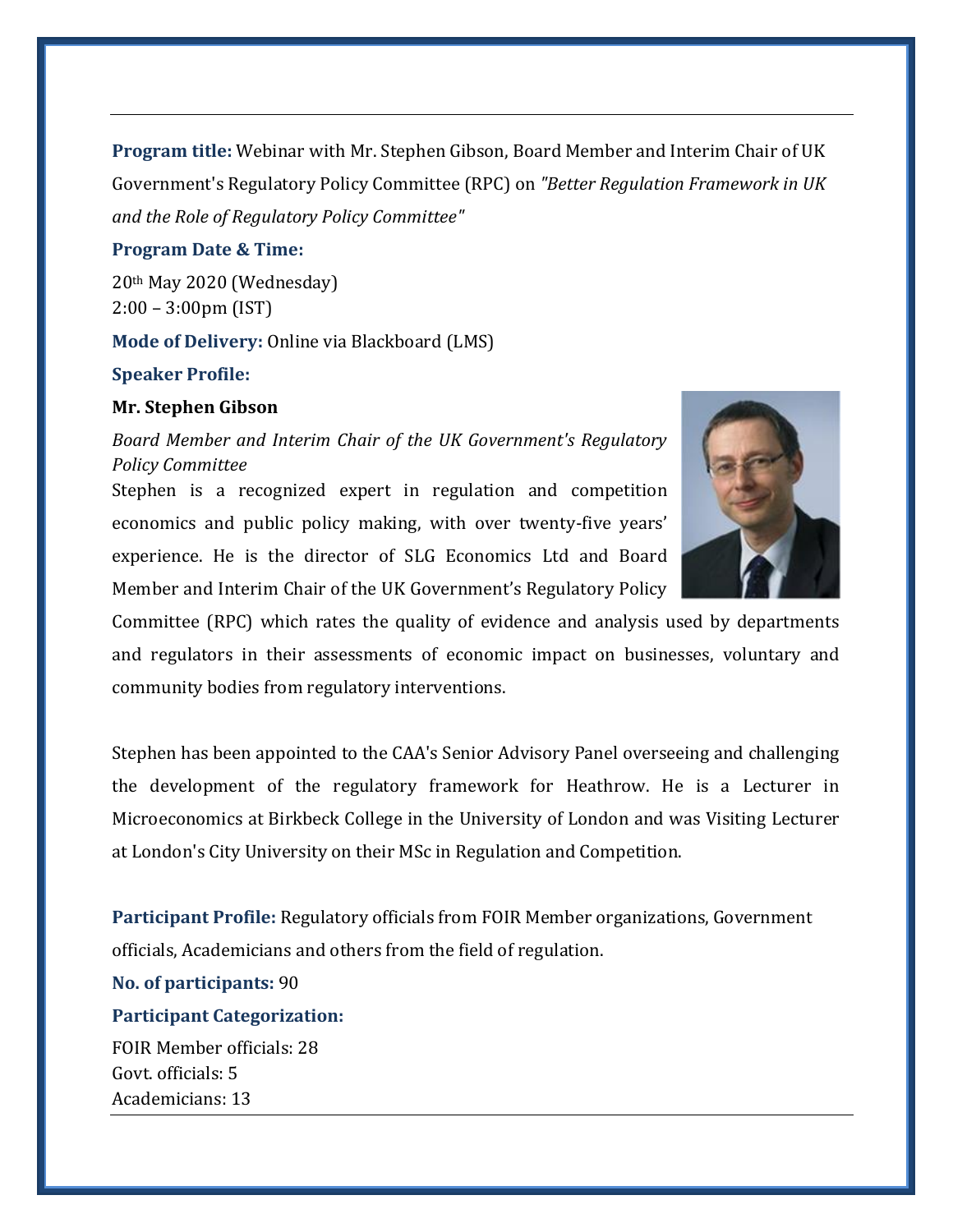Others (lawyers, CS, students etc.): 24 Last minute logins (Unknown): 20

#### **PROGRAM OUTLINE:**

The School of Competition Law & Market Regulation and Forum of Indian Regulators (FOIR) Centre at Indian Institute of Corporate Affairs (IICA) successfully conducted a webinar with Mr. Stephen Gibson, Board Member and Interim Chair of the UK Government's Regulatory Policy Committee (RPC) on "Better Regulation Framework in UK and the Role of Regulatory Policy Committee" on 20th May 2020 (Wednesday). The webinar with Mr. Stephen Gibson is part of a webinar series organized by the School of Competition Law & Market Regulation to create awareness on various regulatory concepts, issues and International best practices. The webinar series covers a range of topics from the field of regulatory affairs and market regulation and engages speakers from across the globe including academicians, subject experts and Senior regulatory officials. The participants of the webinar included officials from FOIR member organizations, government officials, Academicians and others working in the field of regulation.

### **PROGRAM FLOW:**

The webinar was led by Mr. Stephen Gibson, Board Member and Interim Chair of the UK Government's Regulatory Policy Committee (RPC) and moderated by Dr. Abha Yadav, Head, School of Competition Law & Market Regulation & Director, FOIR Centre.

The program was initiated with a welcome speech by Dr. Abha Yadav. She introduced the speaker Mr. Stephen Gibson and elaborated the format of the webinar to the participants.

Mr. Gibson, in his session covered in detail the Fundamentals of Better Regulation, Impact assessment and Regulatory Scrutiny in the UK. He introduced the participants with the origin & objectives of Better Regulation and elaborated the five principles of Better Regulation developed by the Better regulation task force (2005).

Mr. Gibson threw light on various aspects related to Better regulation such as the Better regulation commitments in the 2010 Coalition agreement, achievements of 2010-15 Better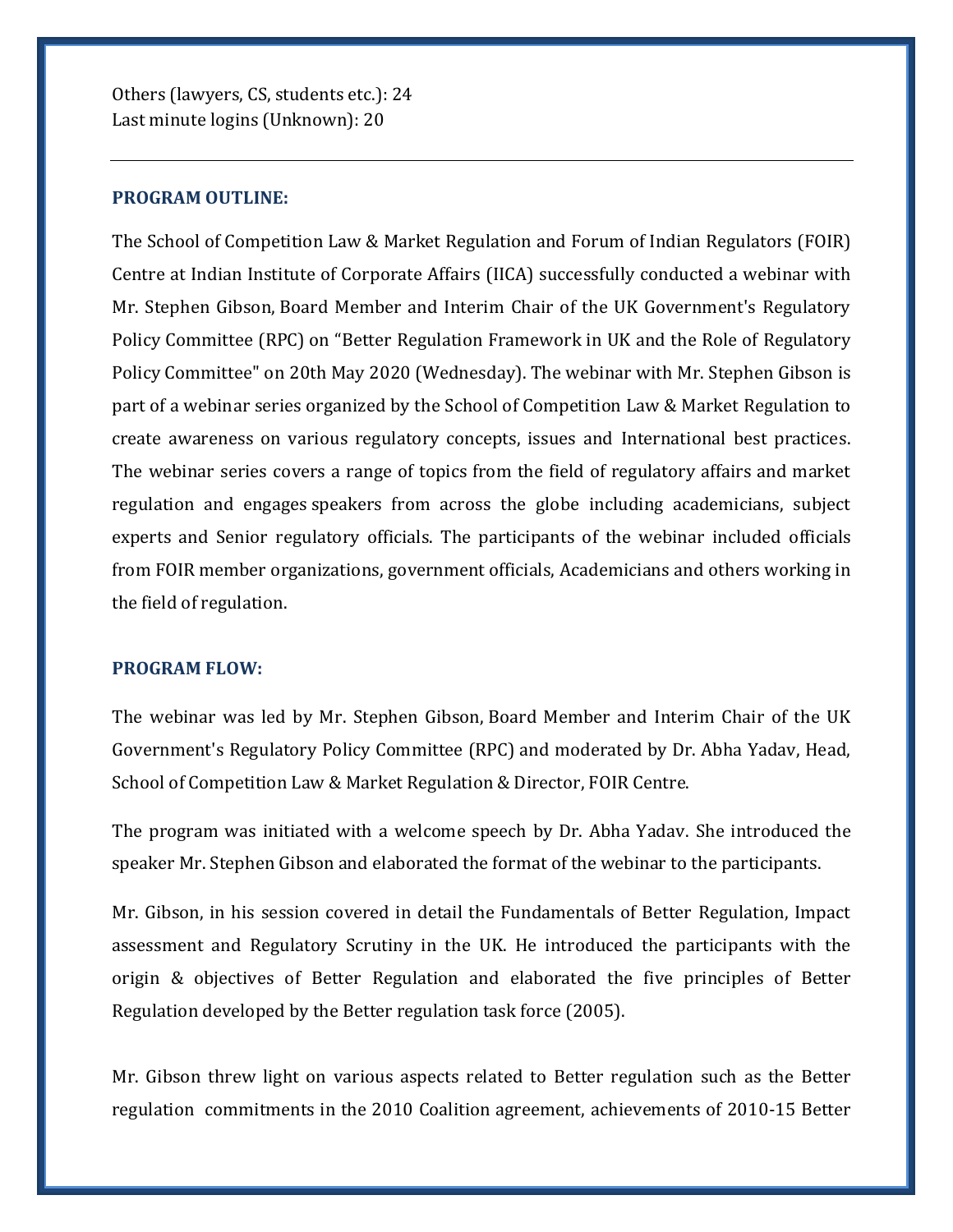regulation, Small & Micro Business Assessment (SaMBA), Small Business, Enterprise & Employment Act,2015 (SBEE), Better Regulation Key bodies, UK Business Impact target, the ROAMF Cycle etc.

His session laid great importance on the Regulatory impact assessments performed in the UK & an impact assessment template was shared with the participants, explaining each aspect of the document. Mr. Gibson further elaborated the benefits of conducting a cost benefit analysis in impact assessments and the monetized & non-monetized factors affecting the impact assessments.

The session was engaging, and energetic participation was seen in the webinar. Questions were taken up from the participants at the end of the session, which led to a healthy discussion.

The Question-answer round began with a question from Mr. Dhanendra Kumar, Former Chairman, Competition Commission of India (CCI), who congratulated the speaker for an excellent presentation and referred to his experience of the Regulatory Impact assessment, during his positioning as a committee member for development of Regulations on Competition policy. He requested the views of the speaker with respect to the conduct of impact assessment of the regulations laid down by the government in the current Covid-19 scenario, which was keenly answered by Mr. Gibson.

A series of questions from participants with respect to regulatory impact assessments, doctrine of proportionality, self-regulation etc. were raised by the participants from Telecom Regulatory Authority of India (TRAI), Insolvency & Bankruptcy Board of India (IBBI), Competition Commission of India (CCI) and effectively answered by Mr. Gibson.

The regulators learned from the best practices followed in the United Kingdom and seemed eager to apply the same in their area of regulation in India. The session gave them an insight on the Better regulation framework of UK, through expert experience and advise. Many best